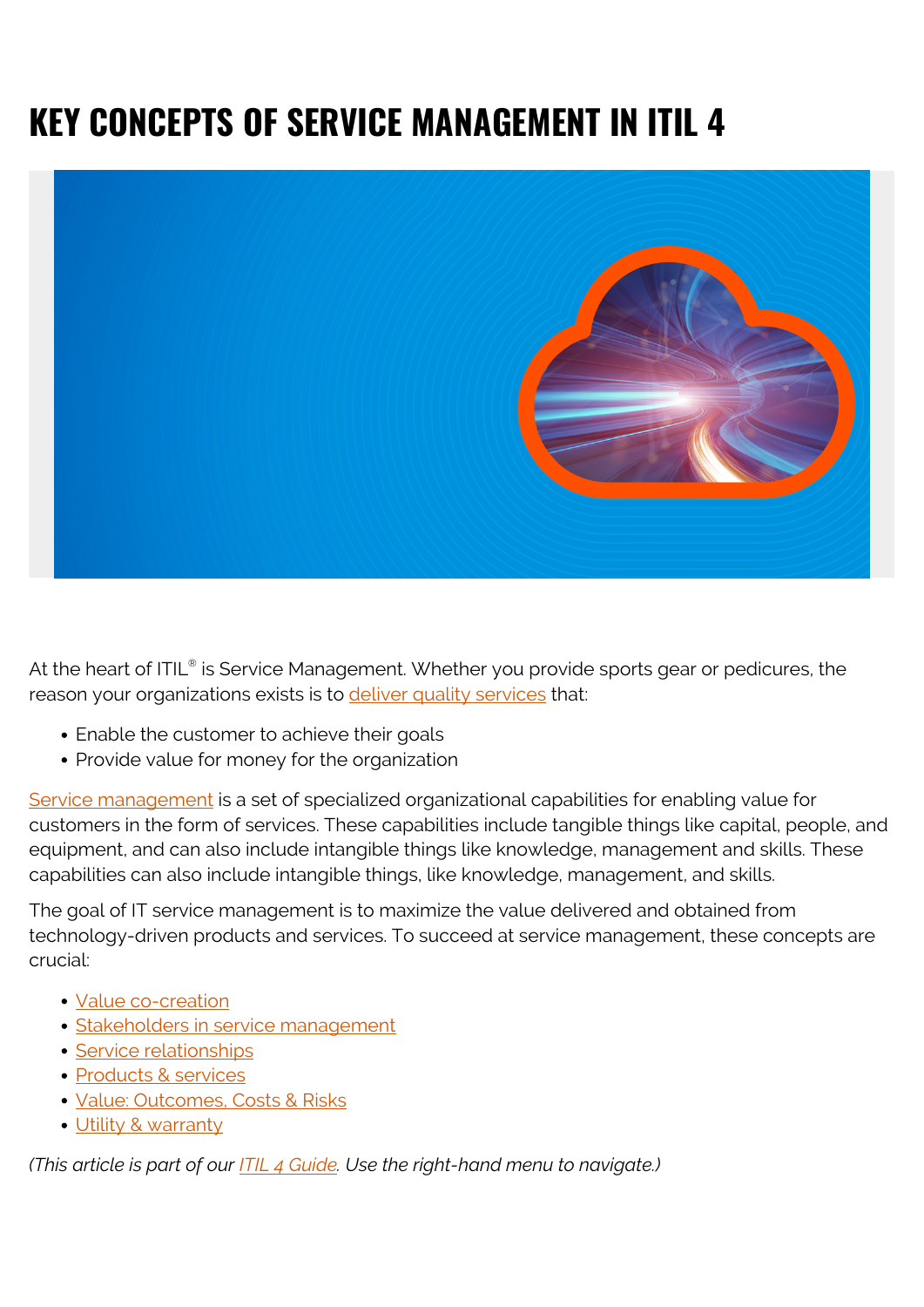#### **Download Now: ITIL 4 Best Practice e-Books**

These all-new for 2020 ITIL e-books highlight important elements of ITIL 4 best practices. Quickly understand key changes and actionable concepts, written by ITIL 4 contributors.





[Free Download ›](https://www.bmc.com/forms/itil-free-ebook.html)

#### **Value Co-Creation**

The purpose of an organization is to create value for stakeholders. Here, value is defined as:

- Perceived benefits
- Usefulness
- Importance

Value is subject to the perception of the stakeholders, whether they be the [customers](https://blogs.bmc.com/blogs/internal-vs-external-customers/) or consumers or the organization itself. Think about a ride sharing service: for some people the value is convenience; for others it might be cost or flexibility. Value can be subjective, depending on the point of view.

In the past, organizations viewed themselves as 'service providers', delivering value to their customers in a mono-directional manner: the provider delivering value to the customer, while the customer plays no role in value creation. This model, however, has become outdated.

Organizations now recognize that value is co-created through an active collaboration between providers and consumers. This co-creation is augmented by the work of other stakeholders which are part of the relevant service relationships.

#### **Stakeholders in Service Management**

This new perspective of value co-creation results in a critical need to identify all the players who are involved. This could include suppliers, consumers, financiers, regulators—even influencers. Let's identify some of the main stakeholders in service management:

#### **Stakeholder Definition Example**

**Organization** its own functions with responsibilities, A person or a group of people that has authorities, and relationships to achieve or an individualits objectives.

A company, an institution,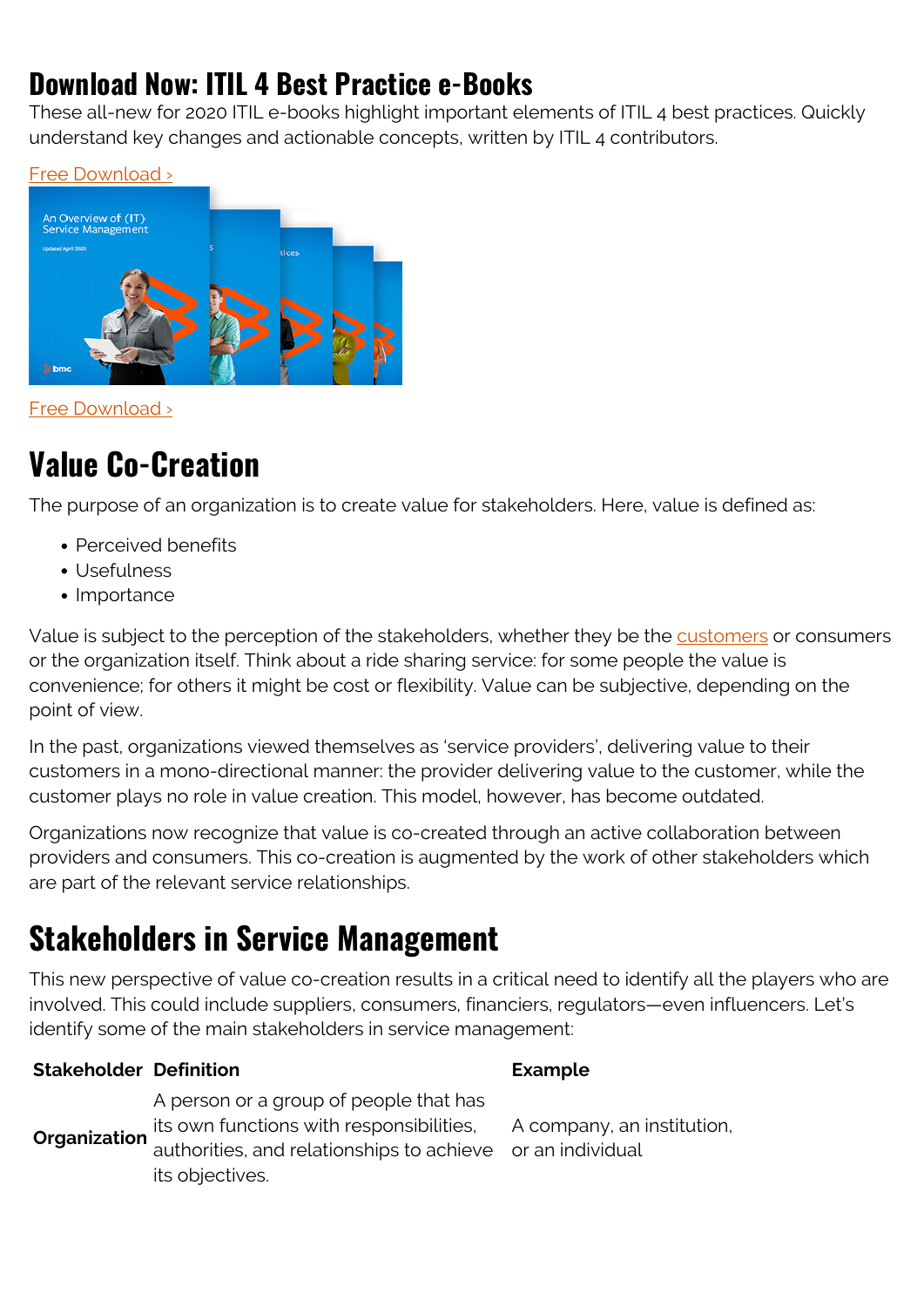| <b>Service</b> | An organization that takes up the role of An airline that provides air           |                          |
|----------------|----------------------------------------------------------------------------------|--------------------------|
| Provider       | creating and delivering services                                                 | transportation services  |
| <b>Service</b> | An organization that takes up the role of<br><b>Consumers</b> receiving services | A business that buys and |
|                |                                                                                  | uses internet services   |
|                |                                                                                  | from an ISP              |

The term service consumer is generic by nature, so we can further delineate roles such as:

- **Customer:** A person who defines the requirements for a service and takes responsibility for the outcomes of service consumption; e.g., the [IT Manager.](https://blogs.bmc.com/blogs/it-management/)
- **User:** A person who uses services; e.g. the company employees.
- **Sponsor:** A person who authorizes budget for service consumption; e.g., the Finance Manager.

Note that these terms can be used by a single individual who can act as the customer, user, and sponsor of a service they have bought and consumed.

Beyond the consumer and provider roles, many other stakeholders are often important to value creation. Identifying these roles in service relationships ensures effective communication and stakeholder management.

#### **Service Relationships**

A service relationship is defined as the cooperation between a service provider and service consumer. Service relationships are established between two or more organizations to co-create value. An organization can play the role of provider or consumer interchangeably, depending on the situation.

Service relationships include:

- Service provision
- Service consumption
- Service relationship management, which are the joint activities performed by a service provider and a service consumer to ensure continual value co-creation based on agreed and available service offerings.

The service relationship model is used to showcase the ever-changing interaction between service providers and consumers. An organization can procure services and use them to deliver services to another consumer, thus shifting from consumer to provider. For example, a call centre may purchase internet services from a supplier and then use those services to provide customer relationship management services for its customers.

#### **Products & Services**

In [ITIL](https://blogs.bmc.com/blogs/itil-4/), the service is the ultimate center of focus in every aspect of service management. A service is defined as a means of enabling value co-creation by facilitating outcomes that customers want to achieve, without the customer having to manage specific costs and risks. The services that an organization provides are based on one or more of its products.

A product is any configuration of an organization's resources designed to offer value for a consumer. Resources can include people, capital, equipment, software, etc.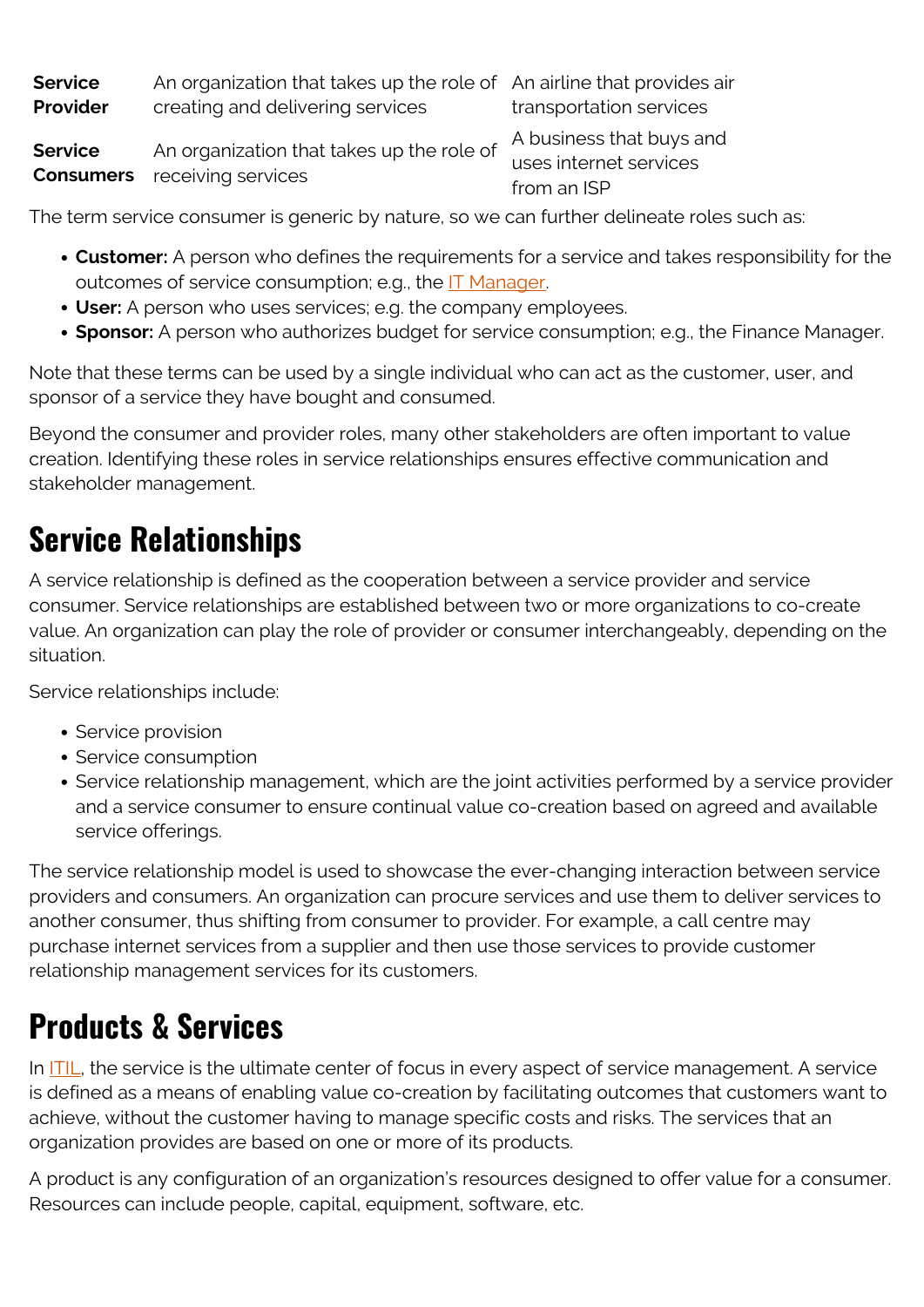Service providers usually present their services to consumers in the form of service offerings, which describe one or more services based on one or more products. A service offering is a description of one or more services that are designed to address the needs of a target consumer group. The three main components of service offerings are:

- Goods
- Access to resources
- Service actions

Here are some examples:

| Component                     | <b>Description</b>                                                                                                                                                                                                                                                               | <b>Examples</b>                                               |
|-------------------------------|----------------------------------------------------------------------------------------------------------------------------------------------------------------------------------------------------------------------------------------------------------------------------------|---------------------------------------------------------------|
| Goods                         | Supplied to the consumer<br>Ownership is transferred to the<br>consumer<br>Consumer takes responsibility for<br>future use                                                                                                                                                       | Appliances<br>Consumer goods                                  |
| Access to<br><b>Resources</b> | Ownership is not transferred to the<br>consumer<br>Access is granted or licensed to<br>the consumer under agreed terms<br>and conditions<br>The consumer can only access the<br>resources during the agreed<br>consumption period and according<br>to other agreed service terms | Web hosting<br>Cloud Storage<br>Online gaming<br>subscription |
| <b>Service Actions</b>        | Performed by the service provider<br>to address a consumer's needs<br>Performed according to an<br>agreement with the consumer                                                                                                                                                   | Car maintenance<br>IT user support                            |

Different offerings can be configured for different target consumer segments depending on:

- Demand
- Capacity to pay
- Additional factors/span>

## **Value: Outcomes, Costs & Risks (VOCR)**

Service providers help their consumers to achieve outcomes and, in doing so, take on some of the associated risks and costs. However, the service relationship can result in negative outcomes or introduce new or previously unknown risks and costs.

Service relationships are perceived as valuable only when they have more positive effects than negative, particularly regarding impact on outcomes, costs, and risks.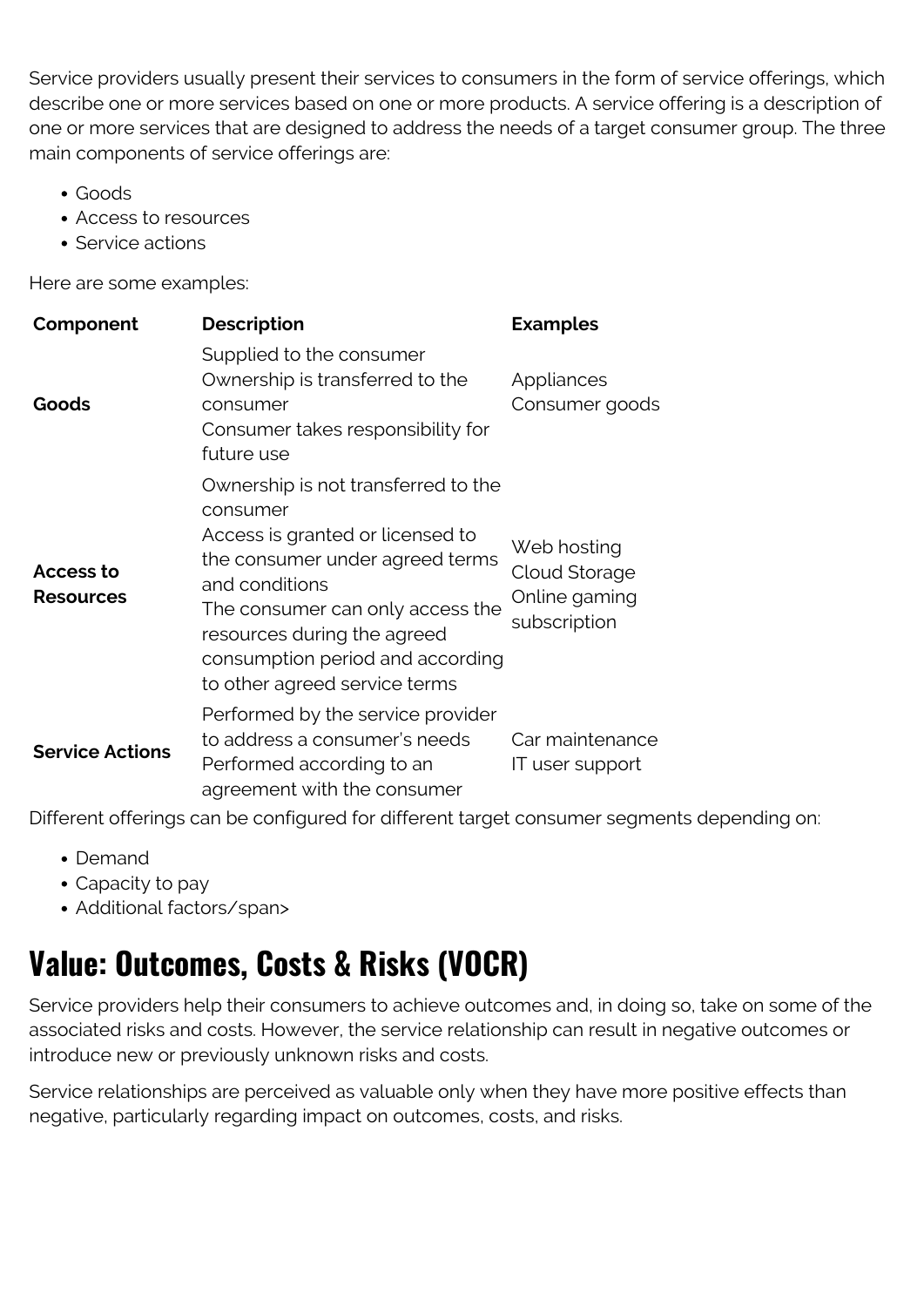#### Value: Outcomes, Costs, and Risks (VOCR)



Value as a function of outcomes, costs, and risks

#### **Outcomes**

When an organization acts as a service provider, it produces [outputs](https://blogs.bmc.com/blogs/outcomes-vs-outputs/) that help its consumers to achieve certain outcomes. An output is defined as a tangible or intangible deliverable of an activity; for example, transportation from one location to another.

An outcome, by contrast, is the result for a stakeholder that was enabled by one or more outputs. If the output is transportation between locations, the outcome might be that the stakeholder has an interview or doctor's appointment.

Depending on the relationship between the provider and the consumer, it can be difficult for the provider to fully understand the outcomes that the consumer wants to achieve. In some cases, both parties will work together to define the desired outcomes.

#### **Costs**

Costs are the amount of money spent on a specific activity or resource. From the service consumer's perspective, there are two types of cost involved in service relationships:

- **Costs removed from the consumer by the service (a part of the value proposition).** For example, for a car sharing service, the customer does not pay for the actual cost of purchasing the car.
- **Costs imposed on the consumer by the service (the costs of service consumption).** In a car sharing service, the customer pays for cellular or internet services to request the service.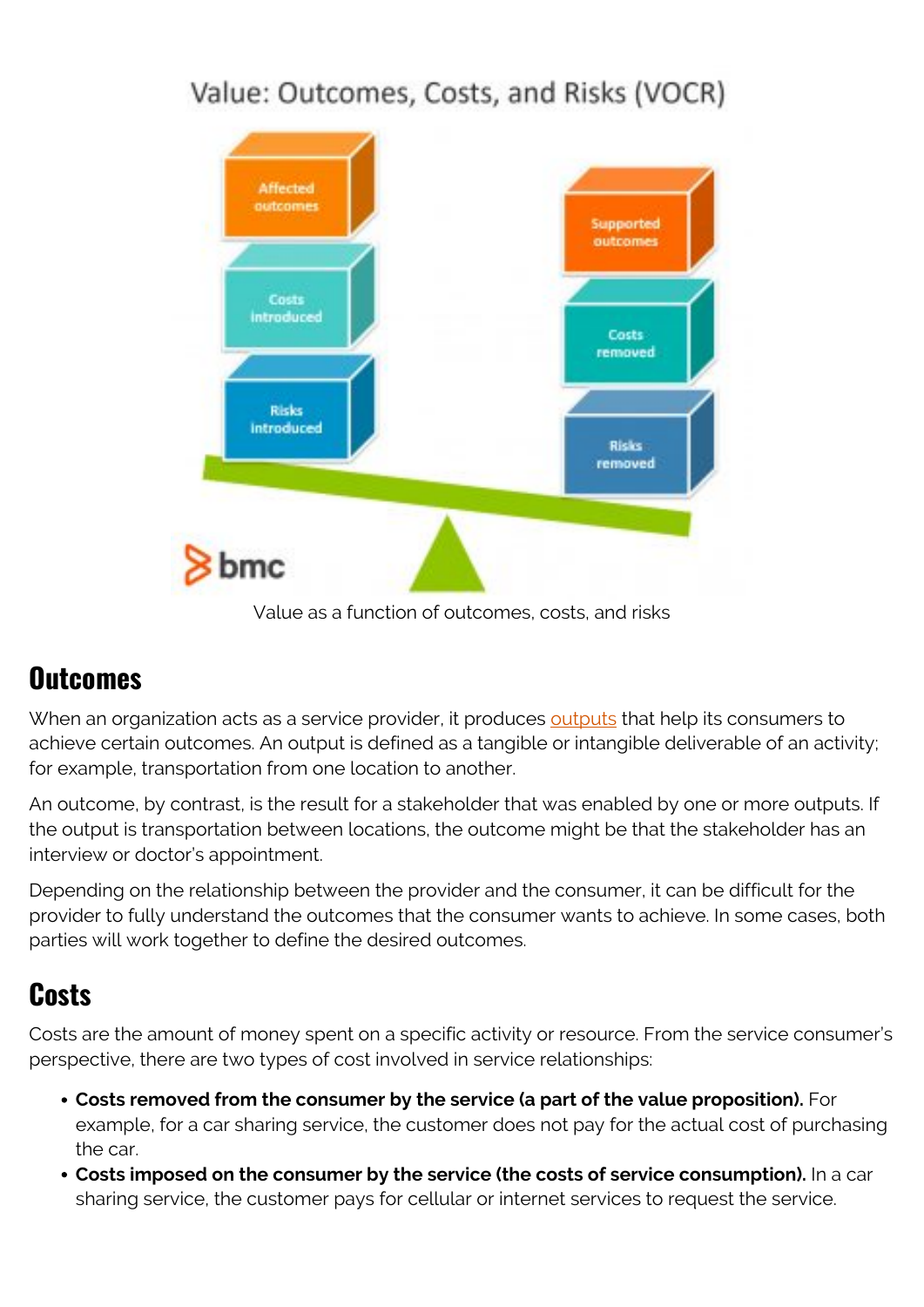The two types of cost must be fully understood if a service provider is to obtain value for money and ensure the right decisions are made about the service provision. Providers need to ensure that services are delivered within budget constraints and meet the financial expectations of the organization.

#### **Risks**

A [risk](https://blogs.bmc.com/blogs/risk-management-framework-process-itsm-environments/) is any event, including possible events, that could cause harm or loss or make it more difficult to achieve objectives. Risk is considered an uncertain outcome, one that that can be positive or negative. Two types of risk are concerning to service consumers:

- **Risks removed from a consumer by the service (part of the value proposition).** For example, for an online streaming service, the failure of equipment involved in delivering the service.
- **Risks imposed on a consumer by the service (risks of service consumption).** For an online streaming service, the threat of lawsuit for copyright infringement.

It is the duty of the provider to manage the detailed level of risk on behalf of the consumer. However, the consumer has a role to play in contributing to risk reduction as a function of value cocreation. The consumer contributes to reducing risk by:

- Actively participating in defining the service requirements and clarifying its required outcomes, often on an ongoing basis.
- Clearly communicating the critical success factors (CSFs) and constraints that apply to the service.
- Ensuring the provider has access to the necessary consumer resources throughout the service relationship.

## **Utility & Warranty**

How do we know that a service is delivering value for the consumer and meeting the service provider's requirements? By evaluating, in totality, the utility and warranty of the service.

- **Utility is the functionality offered by a product or service to meet a particular need.** Utility perhaps answers 'what the service does' or whether a service is 'fit for purpose'. To have utility, a service must either support the performance of the consumer and/or remove constraints from the consumer.
- **Warranty, on the other hand, is the assurance that a product or service will meet agreed requirements.** Warranty answers 'how the service performs' or whether a service is 'fit for use'. Warranty often relates to service levels aligned with the needs of service consumers, such as [availability](https://blogs.bmc.com/blogs/reliability-vs-availability/), capacity, security, and continuity.

When assessing a service, you must consider the impact of costs and risks on utility and warranty—this generates a complete picture of the viability of a service. Both utility and warranty are essential for a service to facilitate its desired outcomes and, therefore, help create value. For example, if you are using a courier delivery service, the utility involves the delivery of your packages while warranty is about the speed and handling of your packages.

*ITIL® is a registered trade mark of AXELOS Limited. IT Infrastructure Library® is a registered trade mark of AXELOS Limited.*